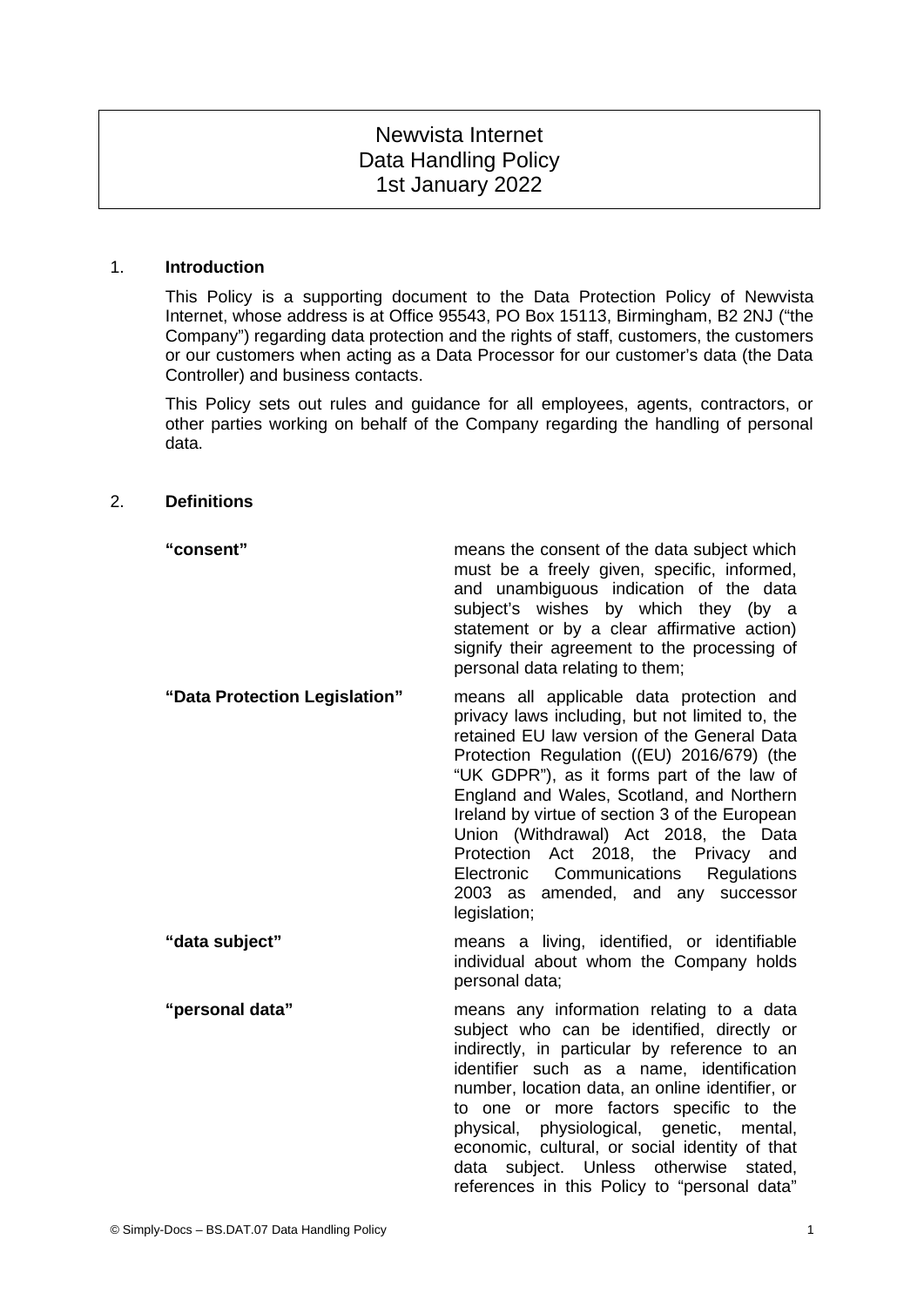shall also include special category personal data;

- **"personal data breach"** means a breach of security leading to the accidental or unlawful destruction, loss, alteration, unauthorised disclosure of, or access to, personal data transmitted, stored, or otherwise processed;
- **"processing"** means any operation or set of operations performed on personal data or sets of personal data, whether or not by automated means, such as collection, recording, organisation, structuring, storage, adaptation or alteration, retrieval, consultation, use, disclosure by transmission, dissemination or otherwise making available, alignment or combination, restriction, erasure or destruction;
- **"special category personal data"** means personal data revealing racial or ethnic origin, political opinions, religious or philosophical beliefs, trade union membership, health, sexual life, sexual orientation, biometric, or genetic data.

# 3. **Data Protection Officer & Scope of Policy**

- 3.1. The Company's Data Protection Officer is Guy Newell, Office 95543, PO Box 15113, Birmingham, B2 2NJ, email info@newvista.co.uk. The Data Protection Officer is responsible for administering this Policy and for developing and implementing any applicable related policies, procedures, and/or guidelines.
- 3.2. All managers are responsible for ensuring that all employees, agents, contractors, or other parties working on behalf of the Company comply with this Policy and, where applicable, must implement such practices, processes, controls, and training as are reasonably necessary to ensure such compliance.
- 3.3. Any questions relating to this Policy, the Company's collection, processing, or holding of personal data, or to the Data Protection Legislation should be referred to the Data Protection Officer.

# 4. **Data Protection**

- 4.1. The Company collects and processes the personal data set out in the Data Protection Policy and Data Retention Policy.
- 4.2. The Company only collects, processes, and holds personal data for the specific purposes set out in the Data Protection Policy (or for other purposes expressly permitted by the Data Protection Legislation).
- 4.3. The Company will only collect and process personal data for and to the extent necessary for the specific purpose or purposes of which data subjects have been informed (or will be informed).
- 4.4. Employees, agents, contractors, or other parties working on behalf of the Company may collect personal data only to the extent required for the performance of their job duties and only in accordance with this Policy and the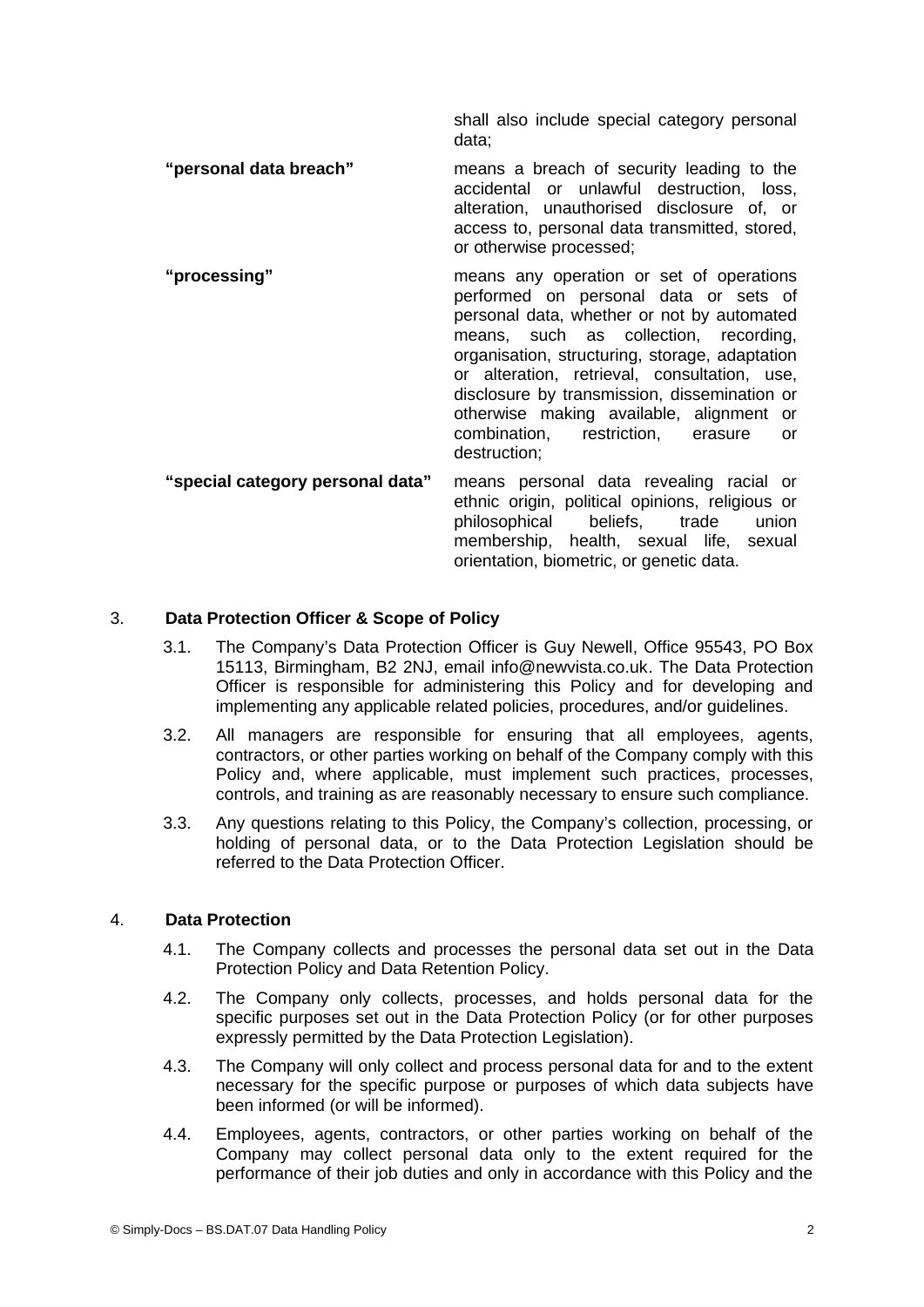Company's Data Protection Policy. Excessive personal data must not be collected.

- 4.5. Employees, agents, contractors, or other parties working on behalf of the Company may process personal data only when the performance of their job duties requires it. Personal data held by the Company cannot be processed for any unrelated reasons.
- 4.6. The Company shall ensure that all personal data collected, processed, and held by it is kept accurate and up-to-date. This includes, but is not limited to, the rectification of personal data at the request of a data subject.
- 4.7. If any personal data is found to be inaccurate or out-of-date, all reasonable steps will be taken without delay to amend or erase that data, as appropriate.
- 4.8. The Company shall not keep personal data for any longer than is necessary in light of the purpose or purposes for which that personal data was originally collected, held, and processed.
- 4.9. When personal data is no longer required, all reasonable steps will be taken to erase or otherwise dispose of it without delay.
- 4.10. For full details of the Company's approach to data retention, including retention periods for specific personal data types held by the Company, please refer to our Data Retention Policy.
- 4.11. For more details about the Company's approach to Data Protection and the obligations which apply to the Company and to all employees, agents, contractors, or other parties working on behalf of the Company, please refer to the Company's Data Protection Policy which includes sections on:
	- 4.11.1 The data protection principles;
	- 4.11.2 The rights of data subjects:
	- 4.11.3 Consent;
	- 4.11.4 The accuracy of personal data and keeping personal data up-to-date;
	- 4.11.5 Personal data retention;
	- 4.11.6 Accountability and record-keeping;
	- 4.11.7 Data protection impact assessments;
	- 4.11.8 Privacy by design;
	- 4.11.9 Keeping data subjects informed about their personal data and our use of it;
	- 4.11.10 Data subject access requests;
	- 4.11.11 Rectification of personal data;
	- 4.11.12 Erasure of personal data;
	- 4.11.13 Restricting personal data processing;
	- 4.11.14 Personal data portability;
	- 4.11.15 Objections to personal data processing;
	- 4.11.16 Marketing;
	- 4.11.17 Details of the personal data collected, held, and processed by the Company;
	- 4.11.18 Data security;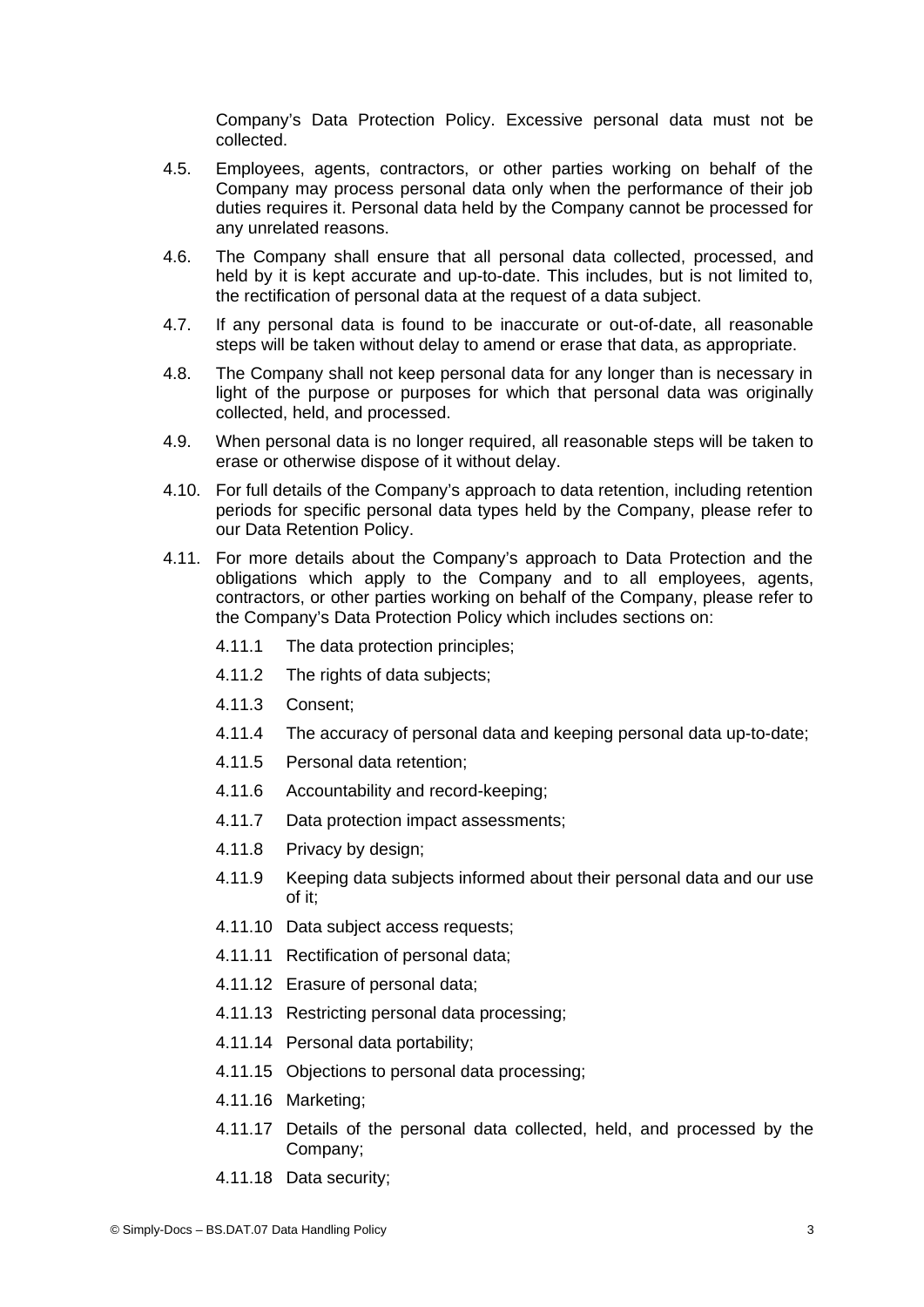- 4.11.19 Organisational security;
- 4.11.20 Transferring personal data to countries located outside of the UK; and
- 4.11.21 Handling data breaches;

# 5. **Data Security**

- 5.1. The Company shall ensure that all personal data collected, held, and processed is kept secure and protected against unauthorised or unlawful processing and against accidental loss, destruction, or damage. Further details of the technical and organisational measures which shall be taken are set out below in Part [6.](#page-3-0)
- 5.2. Data security must be maintained at all times by protecting the confidentiality, integrity, and availability of all personal data as follows:
	- 5.2.1 only those with a genuine need to access and use personal data and who are authorised to do so may access and use it;
	- 5.2.2 personal data must be accurate and suitable for the purpose or purposes for which it is collected, held, and processed; and
	- 5.2.3 authorised users must always be able to access the personal data as required for the authorised purpose or purposes.

## 6. **Data Handling**

- <span id="page-3-0"></span>6.1. All personal data must be handled in accordance with the requirements of the Data Protection Legislation, the Company's Data Protection Policy, and other related policies.
- 6.2. Special category personal data is never transmitted by email;
- 6.3. Personal data may be transmitted over secure networks only; transmission over unsecured networks is not permitted in any circumstances.
- 6.4. Personal data may not be transmitted over a wireless network if there is a wired alternative that is reasonably practicable.
- 6.5. Personal data contained in the body of an email, whether sent or received, should be copied from the body of that email and stored securely. The email itself should be stored with the personal data information deleted. All temporary files associated therewith should also be deleted.
- 6.6. Where personal data is to be sent by facsimile transmission the recipient should be informed in advance of the transmission and should be waiting by the fax machine to receive the data.
- 6.7. Where personal data is to be transferred in hardcopy form it should be passed directly to the recipient.
- 6.8. All personal data to be transferred physically, whether in hardcopy form or on removable electronic media shall be transferred in a suitable container marked "confidential".
- 6.9. All electronic copies of personal data should be stored securely using passwords and using the OpenPGP standard (gnuPG) as defined by RFC4880 data encryption.
- 6.10. All hardcopies of personal data, along with any electronic copies stored on physical, removable media should be stored securely in a locked box, drawer,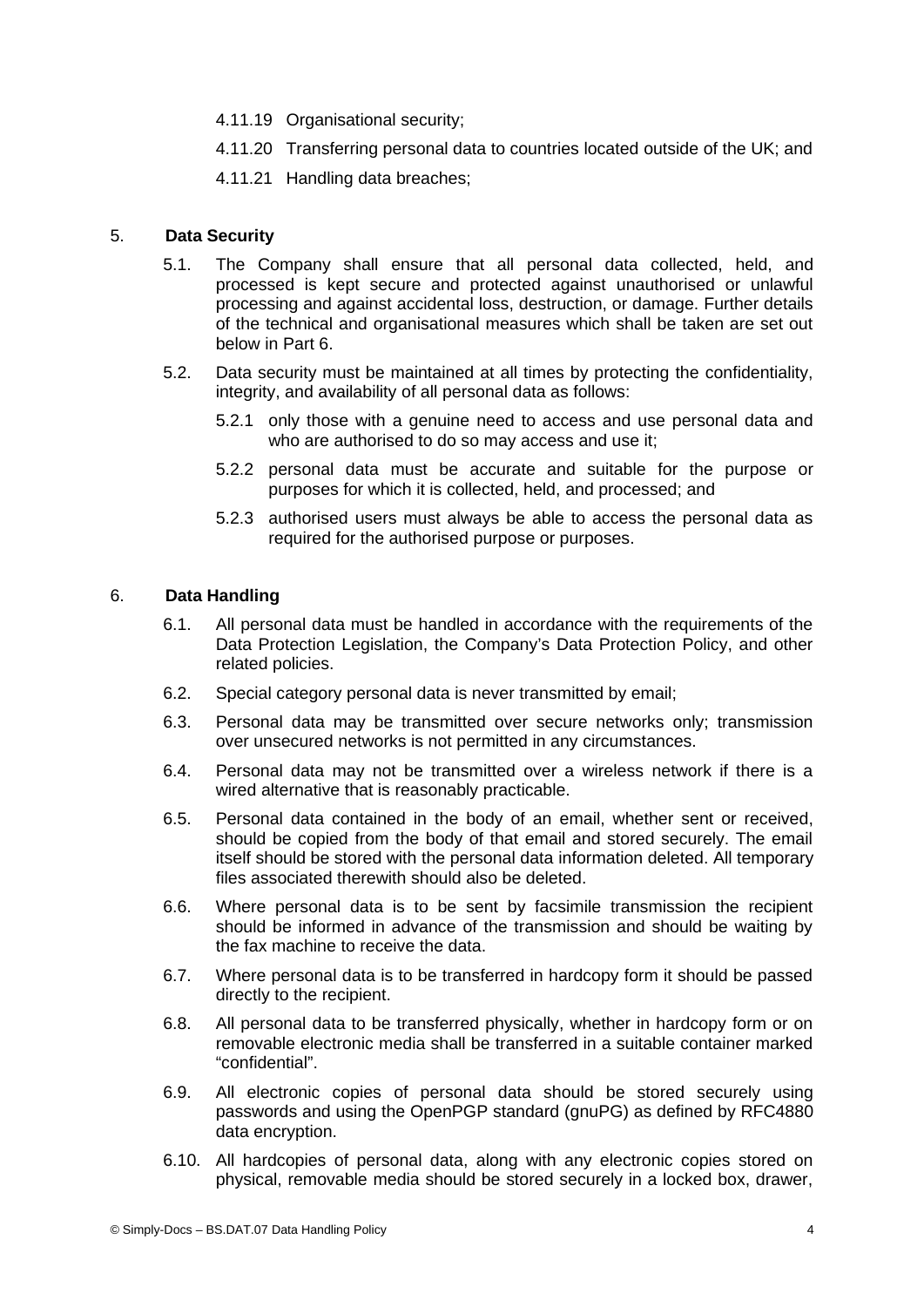cabinet, or similar.

- 6.11. All personal data stored electronically should be backed up at least weekly with backups stored onsite **AND/OR** offsite. All backups should be encrypted using the OpenPGP standard (gnuPG) as defined by RFC4880.
- 6.12. When any personal data is to be erased or otherwise disposed of for any reason (including where copies have been made and are no longer needed), it should be securely deleted and disposed of. For further information on the deletion and disposal of personal data, please refer to the Company's Data Retention Policy.
- 6.13. No personal data should be stored on any mobile device (including, but not limited to, laptops, tablets, and smartphones), whether such device belongs to the Company or otherwise without the formal written approval of the Data Protection Officer and, in the event of such approval, strictly in accordance with all instructions and limitations described at the time the approval is given, and for no longer than is absolutely necessary.
- 6.14. No personal data should be transferred to any computer or device personally belonging to an employee, agent, contractor, or other party working on behalf of the Company and personal data may only be transferred to devices belonging to agents, contractors, or other parties working on behalf of the Company where the party in question has agreed to comply fully with the letter and spirit of this Policy and of the Data Protection Legislation (which may include demonstrating to the Company that all suitable technical and organisational measures have been taken).
- 6.15. No personal data may be shared informally and if an employee, agent, contractor, or other party working on behalf of the Company requires access to any personal data that they do not already have access to, such access should be formally requested from Data Protection Officer.
- 6.16. No personal data may be shared with or transferred to any employee, agent, contractor, or other party, whether such parties are working on behalf of the Company or not, without the authorisation of the Data Protection Officer and only then if the sharing or transfer is secure, lawful, and fair. Personal data shared with third parties must be covered by a suitable written agreement to ensure compliance with the Data Protection Legislation.
- 6.17. Personal data must be handled with care at all times and should not be left unattended or on view to unauthorised employees, agents, contractors, or other parties at any time.
- 6.18. If personal data is being viewed on a computer screen and the computer in question is to be left unattended for any period of time, the user must lock the computer and screen before leaving it.
- 6.19. Where personal data held by the Company is used for marketing purposes, it shall be the responsibility of the Data Protection Officer to ensure that the appropriate consent is obtained and that no data subjects have opted out, whether directly or via a third-party service such as the TPS.
- 6.20. All passwords used to protect personal data should be changed regularly and should not use words or phrases that can be easily guessed or otherwise compromised. All passwords must contain a random phrase of at least five words. The phrase should also be made up of upper and lower case letters, numbers, spaces and symbols;
- 6.21. Under no circumstances should any passwords be written down or shared between any employees, agents, contractors, or other parties working on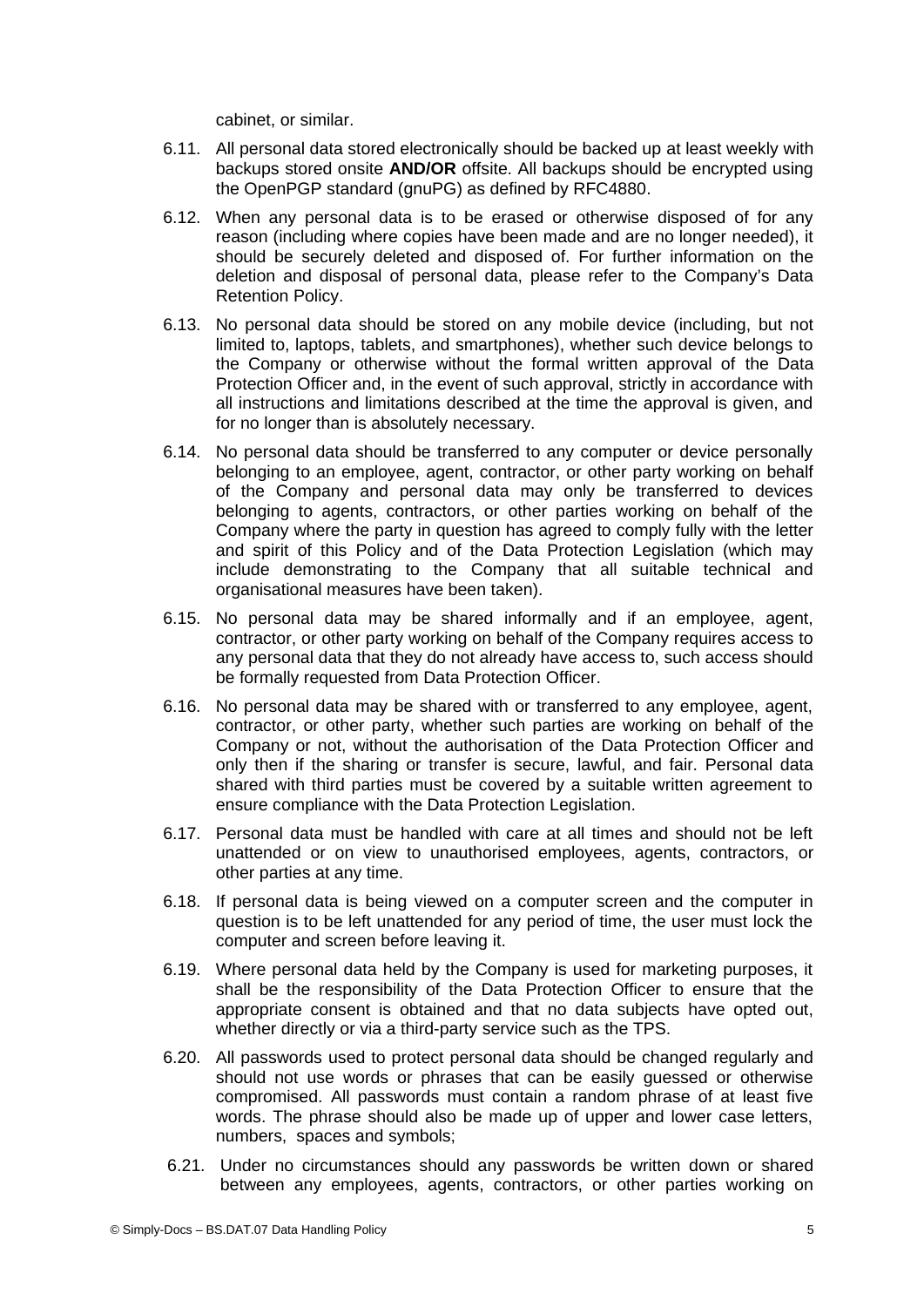behalf of the Company, irrespective of seniority or department. If a password is forgotten, it must be reset using the applicable method. IT staff do not have access to passwords.

- 6.22. Under no circumstances should any passwords relating to Company systems and/or personal data be saved on any computer or device that is not Company-owned. This includes saving passwords in internet browsers and in third-party password manager applications.
- 6.23. Under no circumstances should any computer or device used for accessing or handling personal data be used without the correct security functions enabled including, as appropriate, passwords, PIN codes, biometric security (e.g. fingerprint), and any additional security software provided by the Company.
- 6.24. All software (including, but not limited to, applications and operating systems) shall be kept up-to-date. The Company's IT staff shall be responsible for installing any and all security-related updates as soon as reasonably and practically possible, unless there are valid technical reasons not to do so.
- 6.25. No software may be installed on any Company-owned computer or device without the prior approval of the Guy Newell.
- 6.26. If any computer or device used to access or store personal data, whether personal or Company-owned, is lost or stolen, the loss or theft must be reported to the Data Protection Officer as soon as possible, and all assistance required provided with any investigation.
- 6.27. All employees, agents, contractors, or other parties working on behalf of the Company shall be made fully aware of both their individual responsibilities and the Company's responsibilities under the Data Protection Legislation and under all applicable Company policies, including (but not limited to) this Policy and the Data Protection Policy.
- 6.28. Only employees, agents, contractors, or other parties working on behalf of the Company that need access to, and use of, personal data in order to carry out their assigned duties correctly shall have access to personal data held by the Company.
- 6.29. All sharing of personal data shall comply with the information provided to the relevant data subjects and, if required, the consent of such data subjects shall be obtained prior to the sharing of their personal data.
- 6.30. All employees, agents, contractors, or other parties working on behalf of the Company handling personal data will be appropriately trained to do so.
- 6.31. All employees, agents, contractors, or other parties working on behalf of the Company handling personal data will be appropriately supervised.
- 6.32. All employees, agents, contractors, or other parties working on behalf of the Company handling personal data shall be required and encouraged to exercise care, caution, and discretion when discussing work-related matters that relate to personal data, whether in the workplace or otherwise.
- 6.33. Methods of collecting, holding, and processing personal data shall be regularly evaluated and reviewed.
- 6.34. All personal data held by the Company shall be reviewed periodically, as set out in the Company's Data Retention Policy.
- 6.35. The performance of those employees, agents, contractors, or other parties working on behalf of the Company handling personal data shall be regularly evaluated and reviewed.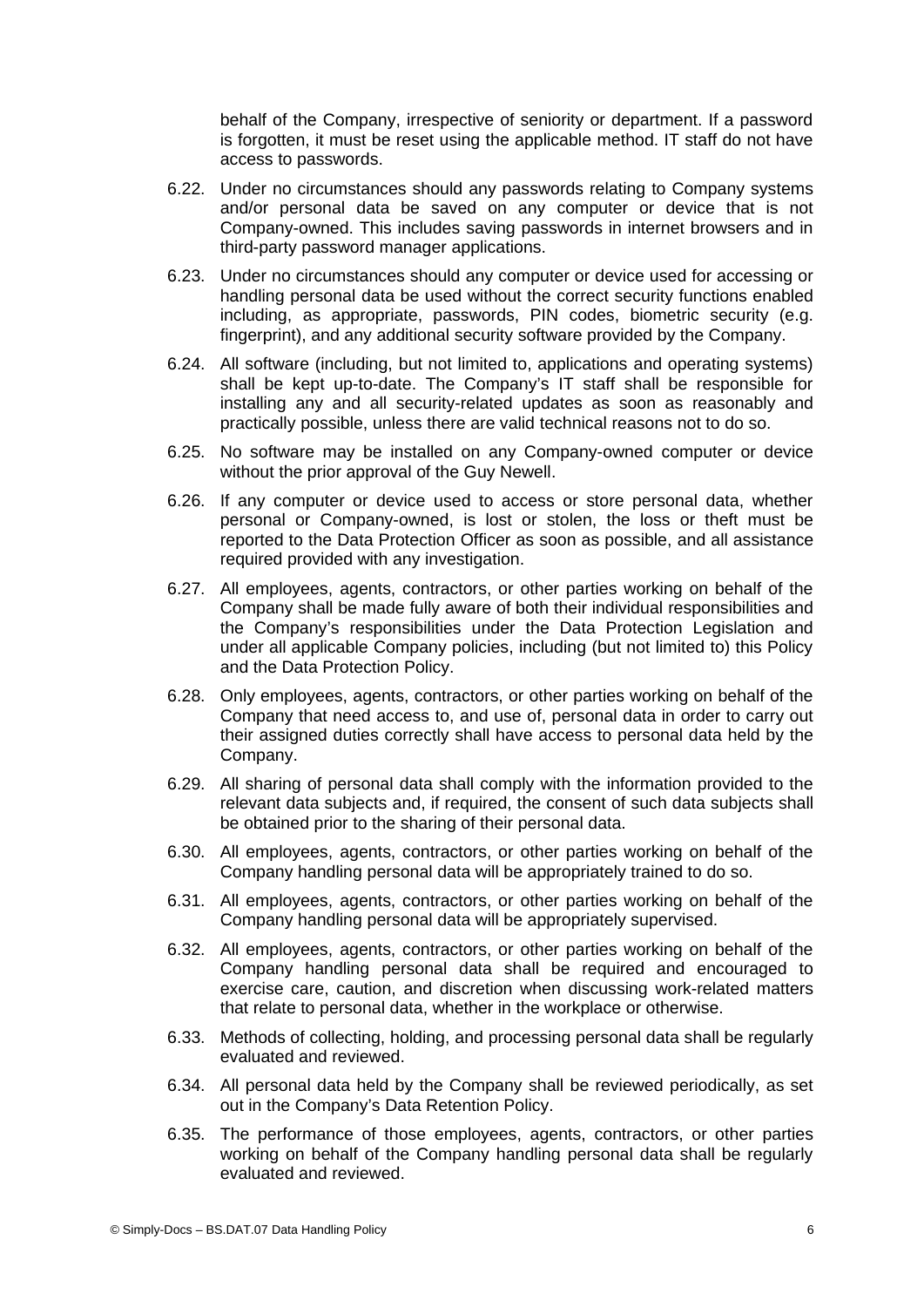- 6.36. All employees, agents, contractors, or other parties working on behalf of the Company handling personal data will be bound to do so in accordance with the principles of the Data Protection Legislation and this Policy by contract.
- 6.37. All agents, contractors, or other parties working on behalf of the Company handling personal data must ensure that any and all of their employees who are involved in the processing of personal data are held to the same conditions as those relevant employees of the Company arising out of this Policy and the Data Protection Legislation.
- 6.38. Where any agent, contractor or other party working on behalf of the Company handling personal data fails in their obligations under this Policy that party shall indemnify and hold harmless the Company against any costs, liability, damages, loss, claims or proceedings which may arise out of that failure.

## 7. **Accountability and Record-Keeping**

- 7.1. The Data Protection Officer is responsible for administering this Policy and for developing and implementing all applicable related policies, procedures, and/or guidelines.
- 7.2. The Company shall follow a privacy by design approach at all times when collecting, holding, and processing personal data. Data Protection Impact Assessments shall be conducted if any processing presents a significant risk to the rights and freedoms of data subjects.
- 7.3. All employees, agents, contractors, or other parties working on behalf of the Company shall be given appropriate training in data protection and privacy, addressing the relevant aspects of the Data Protection Legislation, this Policy, the Company's Data Protection Policy, and all other applicable Company policies.
- 7.4. The Company's data protection compliance shall be regularly reviewed and evaluated by means of Data Protection Audits.
- 7.5. The Company shall keep written internal records of all personal data collection, holding, and processing.

#### 8. **Implementation of Policy**

This Policy shall be deemed effective as of 1st January 2022. No part of this Policy shall have retroactive effect and shall thus apply only to matters occurring on or after this date.